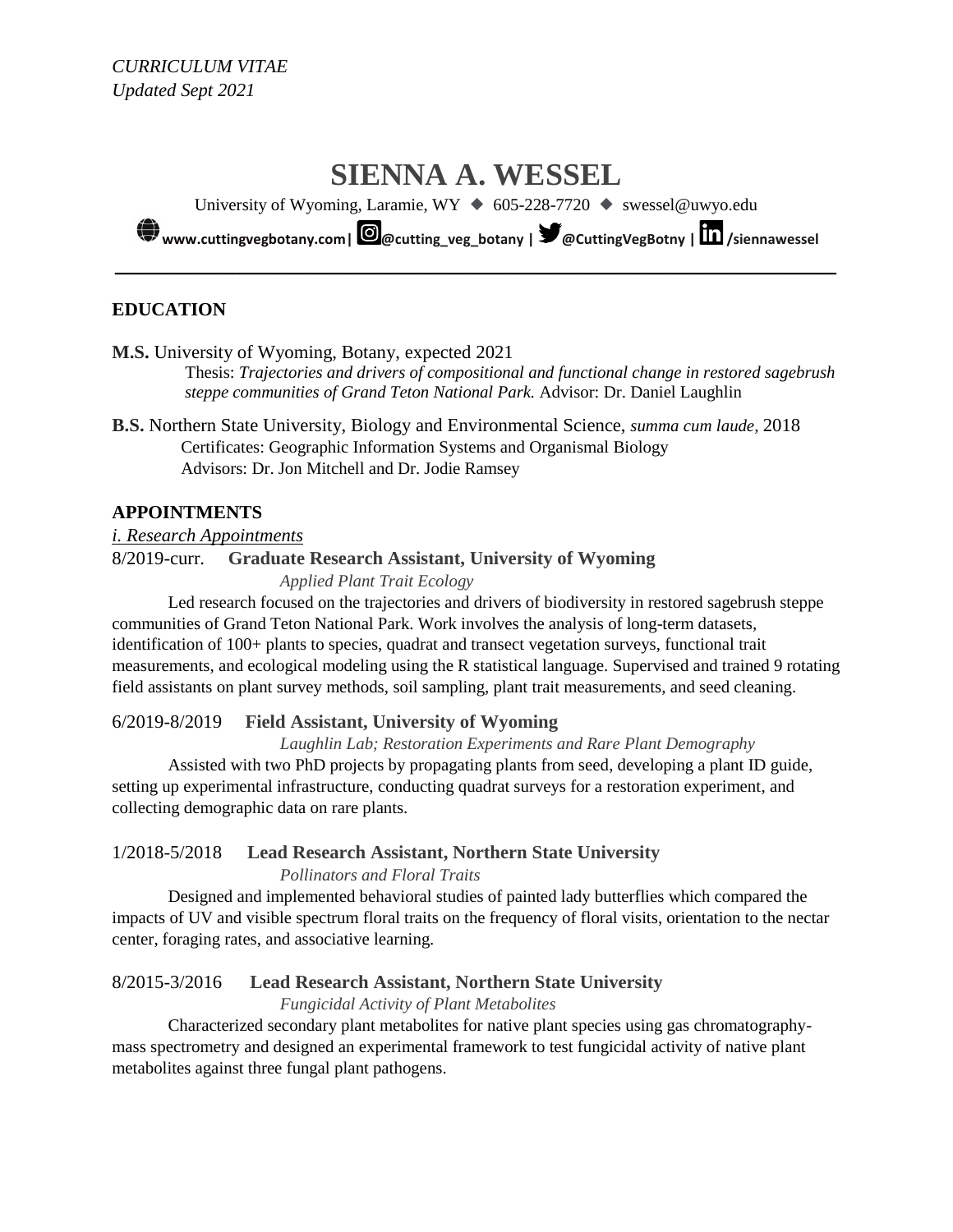#### *ii. Teaching Appointments*

| 2021, Fall | <b>Teaching Assistant and Curriculum Developer (Plant Survey Methods)</b> |
|------------|---------------------------------------------------------------------------|
|            | Field Ecology LIFE 3410, Dr. North                                        |
|            | 2020, Spring Lab Instructor and Guest Lecturer (Plant Adaptations)        |
|            | <i>Plant Form and Function BOT 3000, Dr. Ewers and Dr. Guadagno</i>       |
| 2019, Fall | <b>Lab Instructor and Guest Lecturer (Plant Adaptations)</b>              |
|            | <i>Biology of Plants and Fungi LIFE 2023, Dr. Miller</i>                  |
| 2017, Fall | <b>Supplementary Instructor</b>                                           |
|            | General Biology BIOL 151, Drs. Mitchell and Ramsay                        |

## *iii. Professional Appointments*

5/2021-8/2021 **Scientists in Parks Fellow, Ecological Society of America, Moose, WY** Collected and analyzed plant community data in the software program R and developed a research brief/white paper to inform restoration and monitoring practices. Conducted outreach and created a social media campaign and ArcGIS Story Map to engage the public with restoration work in the park.

## 2/2021-5/2021 **Herbarium Volunteer, Rocky Mountain Herbarium, Laramie, WY**

Returned loose plant specimens to cabinets, rearranged and sorted specimens, re-labeled cabinets, studied curation techniques including database management, georeferencing, accessioning, and annotation.

5/2020-9/2020, 8/2021-curr. **Volunteer Botanist, Curt Gowdy State Park, Cheyenne, WY**

Collected, identified, and vouchered plant specimens with geographic coordinates and relevant associated data. Conducted in-field identifications and photographic documentation of additional species. Using these data with extant herbarium records, I am currently compiling a checklist of the park flora (250+ species) and an educational brochure for visitors.

# 8/2018-6/2019 **Biology Lab Manager, Northern State University, Aberdeen, SD**

Managed 10 educational/research labs serving 10-15 courses which spanned multiple biological disciplines. Work involved preparation of educational and laboratory materials, ordering supplies, supervision of 5 work-study students, and the planning of a building move.

# 7/2018-10/2018 **Herbarium Digitization Lead, Northern State University, Aberdeen, SD**

Designed a digitization station and workflow to preserve a small herbarium collection and make specimens more publicly available. This led to a work-study position for botany-focused undergraduates.

# 5/2018-8/2018 **Range Technician, U.S. Fish and Wildlife, Sand Lake Refuge, Columbia, SD**

Identified 50+ plant species using keys, recorded data, and reported results in a technical report for four different projects which summarized plant community structure and floristic composition to guide future restoration and management actions. Survey work included belt transects, quadrats, timedmeandering walks, and Robel pole measurements. I also led refuge tours and outreach events for youth.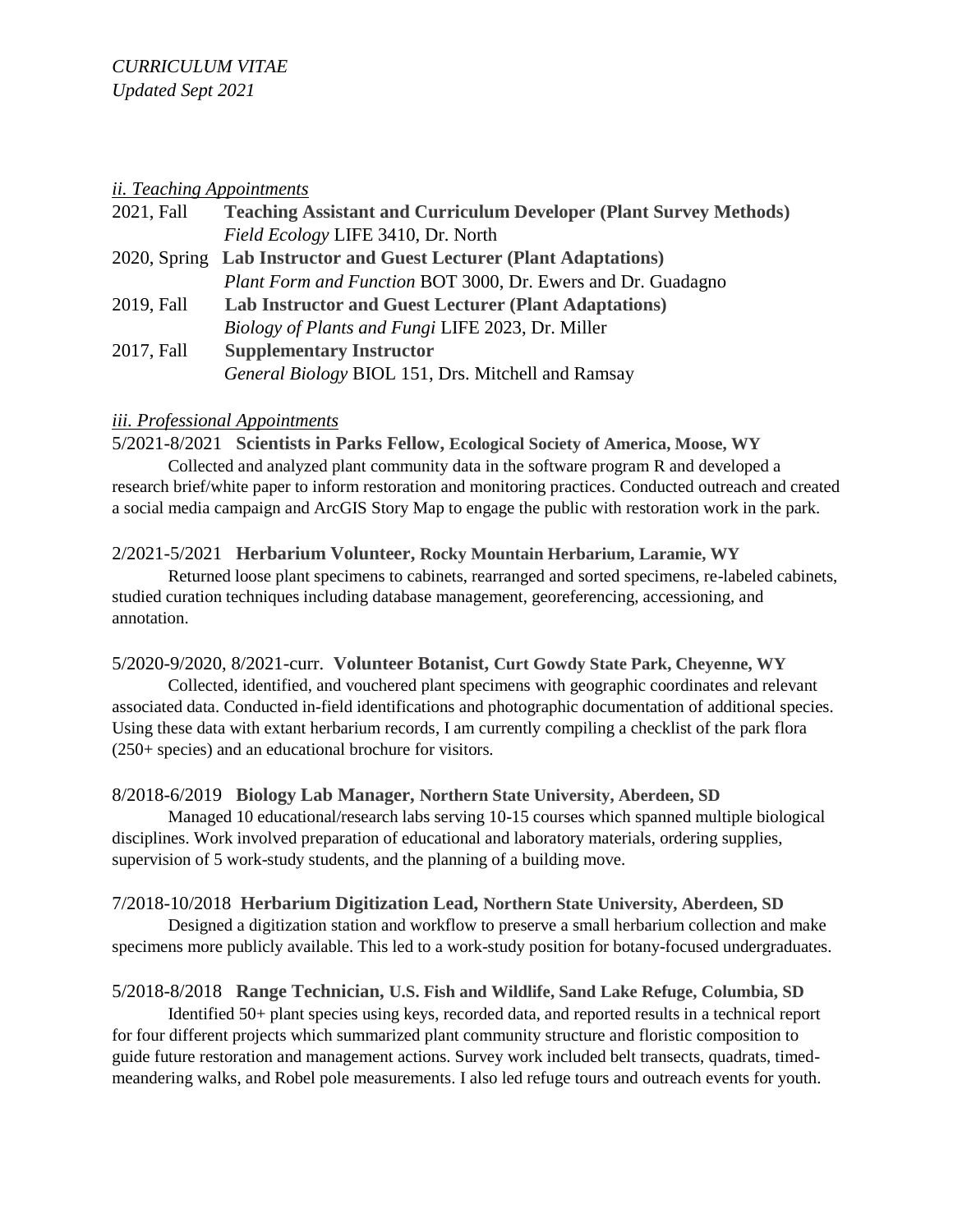# 5/2017-1/2018 **Seasonal Habitat Technician, Game, Fish and Parks, Aberdeen, SD**

Assisted with restoration seeding, invasive species control, seed collection, documentation of rare plant populations, and supervision of outreach activities for elementary students. I designed a selfwatering system for restoration plugs and experimented with techniques for propagation of rare plant species.

## 7/2017-8/2017 **Vegetation Monitoring Assistant, The Nature Conservancy, Leola, SD**

Collected plant community data using line transect surveys, G-transect surveys, and biomass measurements with the purpose of documenting composition, structure, and functional groups to inform future management actions such as prescribed fire.

2/2017-6/2017 **Earth Team Volunteer, National Resources Conservation Service, Aberdeen, SD**

Conservation work included program planning which facilitated the funding, design, and implementation of projects that restored agricultural land to grasses and forbs, ArcGIS wetland surveys and map creation, and soil surveys.

# **PUBLICATIONS**

## *i. Peer Reviewed*

**Wessel, S.A.,** Jones, L., Kramer, E., Stratton, C., Bloom, T.D., Shoemaker, L., Riginos, C., Laughlin, D.C. In Prep for Journal of Applied Ecology. When, Where, and How: Contingency effects alter the compositional and functional diversity of restored sagebrush steppe communities in Grand Teton National Park

## *ii. Popular Articles/Blog Posts*

2021. [From a head in the weeds to an eye on the conservation horizon.](https://www.esa.org/scientists-in-parks/from-a-head-in-the-weeds-to-an-eye-on-the-conservation-horizon/) Scientists in Parks Blog

- 2021. [Life Cycle of a Plant \(Ecologist\).](https://www.esa.org/scientists-in-parks/life-cycle-of-a-plant-ecologist/) Scientists in Parks Blog
- 2021. [Secrets of the Sage:](https://www.esa.org/scientists-in-parks/secrets-of-the-sage-communicating-the-unseen-value-of-the-sagebrush-steppe-and-uncovering-clues-to-an-ecological-puzzle/) Communicating the unseen value of the sagebrush steppe and uncovering clues to an ecological puzzle. Scientists in Parks Blog
- 2021. Conservation Corner: Through the Loupe to the Landscape: Biodiversity from an Ecological Perspective. Aquilegia #45.1, magazine of the Colorado Native Plant Society
- 2021. [Dead plants breathe new life into botanical research.](https://envirobites.org/2021/01/18/dead-plants-breathe-new-life-into-botanical-research/) Envirobites.org
- 2020. [When Fire and Water Collide: Looking to Lakes to Understand Fire's Deep Past.](https://envirobites.org/2020/09/27/when-fire-and-water-collide-looking-to-lakes-to-understand-fires-deep-past/) Envirobites.org
- 2020. Leaving a [Legacy: Plants leave "memories" in the soil that can affect future generations.](https://envirobites.org/2020/07/28/leaving-a-legacy-plants-leave-memories-in-the-soil-that-can-affect-future-generations/) Envirobites.org
- 2020. [Could We "Dilute" Disease by Protecting Biodiversity?](https://envirobites.org/2020/04/28/could-we-dilute-disease-by-protecting-biodiversity/) Envirobites.org
- 2020. [Where have all the flowers gone?](https://envirobites.org/2020/03/07/where-have-all-the-flowers-gone-climate-change-is-driving-the-loss-of-forbs-and-diversity-in-californian-grasslands/) Envirobites.org

## *iii. Other Publications*

Fleri, J.R., **S.A. Wessel**, D.H. Atkins, N. Case, S Albeke, D.C. Laughlin. 2021. Global Vegetation Project: An Interactive Online Map of Open-Access Vegetation Photos. Vegetation Classification and Survey. 2: 41-45

# **PRESENTATIONS & POSTERS**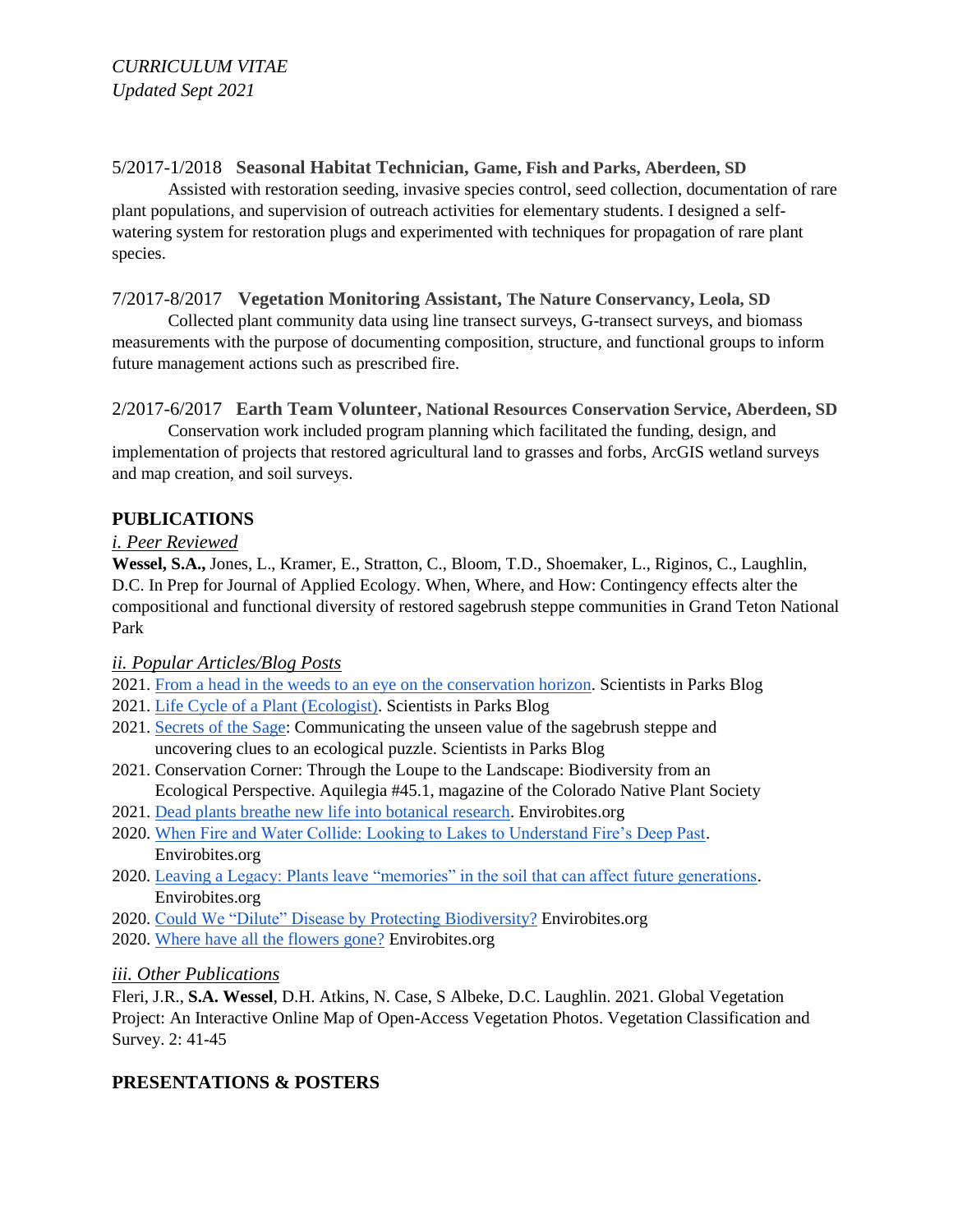**Wessel, S.,** L. Jones, E. Kramer, C. Stratton, L.G. Shoemaker., and D.C. Laughlin. Trajectories and drivers of compositional and functional change in restored sagebrush steppe communities of Grand Teton National Park (#884). 2021, July. Botanical Society of America, Virtual Meeting. *Virtual Oral Presentation*

**Wessel, S.** and G. Wessel. A preliminary checklist of the flowering plants of Curt Gowdy State Park in Laramie County, Wyoming (#1066). 2021, July. Botanical Society of America, Virtual Meeting. *Poster Presentation*

Jones, L. and **Wessel, S.** Outcomes of 14 years of sagebrush steppe habitat restoration. 2021, June. National Park Service At-Risk Species Project Spotlights. *Virtual Oral Presentation*

Jones, L., Kramer, E., and **Wessel, S.** A Salute to Sagebrush: Restoring native plant communities in the heart of the Greater Yellowstone Ecosystem. 2021, Mar. Wyoming Native Plant Society. *Virtual Oral Presentation*

**Wessel, S.,** D.C. Laughlin, L. Shoemaker, L. Jones, E. Kramer, and C. Stratton. Trajectories and drivers of floristic change in restored sagebrush steppe communities of Grand Teton National Park. 2021, Feb. Program in Ecology Symposium. *Three Minute Thesis*

**Wessel, S.,** D.C. Laughlin, L. Shoemaker, L. Jones, E. Kramer, and C. Stratton. Age of restoration and initial conditions affect sagebrush steppe community composition (#86645). 2020, Aug. Ecological Society of America, Virtual Meeting. *Poster Presentation*

**Wessel, S**. Predictability and stability of sagebrush-steppe restoration in a changing climate. 2020, Feb. Program in Ecology Symposium, Laramie, WY. *First Place Poster Presentation*

**Wessel, S**. Applying trait-based models to restore resilient plant communities and ecosystem services. 2019, Sept. Guild of Rocky Mountain Ecologists and Evolutionary Biologists, Gothic, CO and 2019, Oct. University of Wyoming Botany Seminar Series Lighting Talks, Laramie, WY. *Oral Presentation*

**Wessel, S.** Natural history collections in a modern academic world. 2018, May. NSU, Aberdeen, SD. *Oral Presentation*

**Wessel, S** & J. DuCheny. The comparative effects of visible and ultraviolet floral traits on *Vanessa cardui* attraction and associative learning. 2018, Apr. Undergraduate Creativity, Scholarship, and Research Forum. NSU, Aberdeen, SD. *First Place Poster Presentation*

**Wessel, S**. Fungicidal properties of essential oils and secondary metabolites against fungal strains common to damping-off disease. 2016, Apr. Legislative Poster Session. SD Capitol Rotunda, Pierre, SD and 2016, Apr. Undergraduate Scholarship and Activity Forum. NSU, Aberdeen, SD. *Poster Presentation*

#### **GRANTS (\$73,272)**

| 2020, June    | University of Wyoming Biodiversity Institute Enhancement Grant \$18,350  |
|---------------|--------------------------------------------------------------------------|
| 2020, April   | University of Wyoming National Park Service Research Station Small Grant |
|               | \$5,000                                                                  |
| 2020, Feb     | National Park Service Focused Condition Assessment Federal Grant         |
|               | (co-author with Laura Jones) \$45,002                                    |
| 2018, March   | Cornell University Travel Grant, \$600                                   |
| $2017$ , July | Botanical Society of America PLANTS Travel Grant, \$1,500                |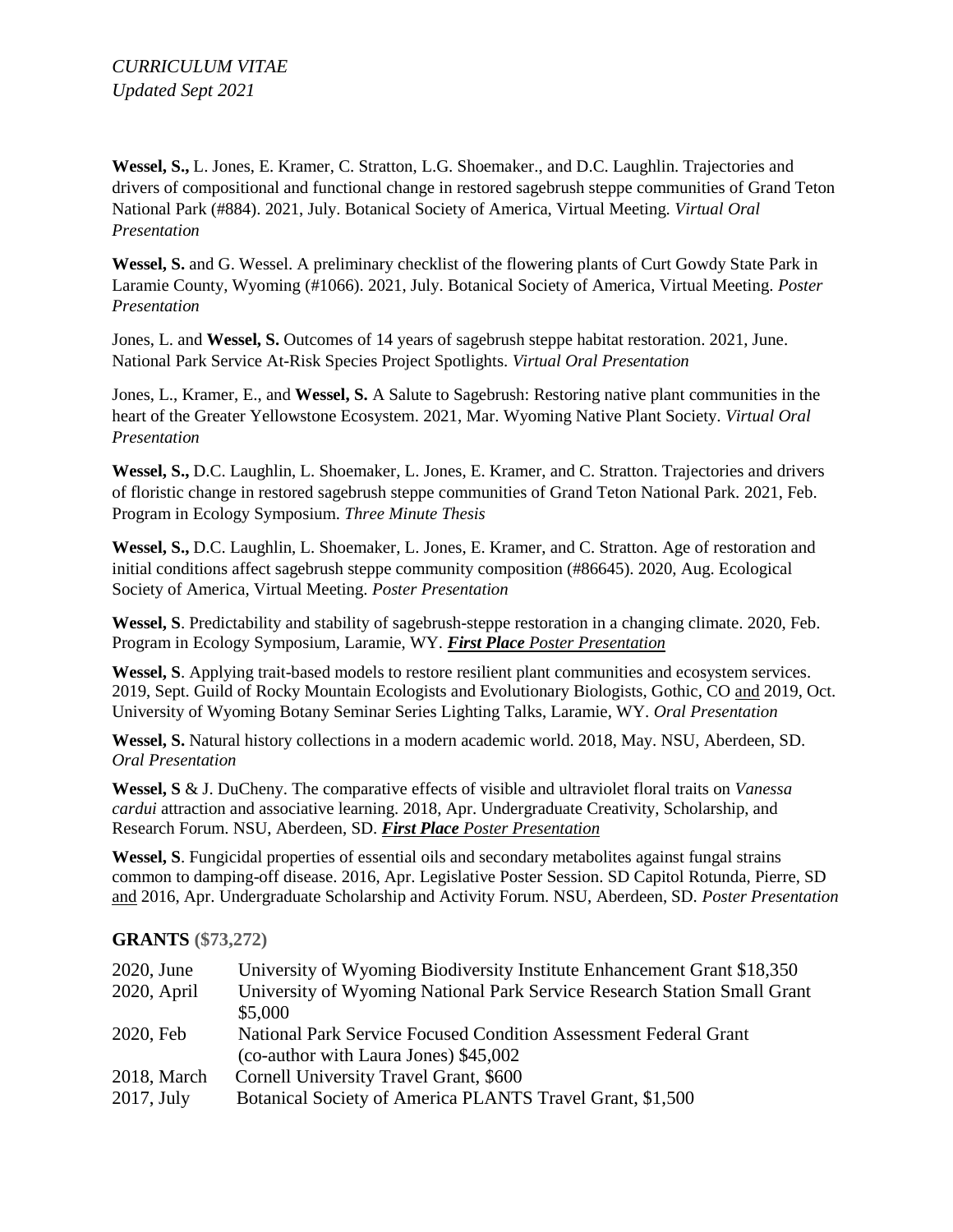2015, Aug Northern State University Undergraduate Competitive Research Grant, \$2,820

# **AWARDS & SCHOLARSHIPS (\$44,194)**

| 2020, May     | Botany Department Service Award \$400                                 |
|---------------|-----------------------------------------------------------------------|
| 2020, May     | Botany Department Outstanding Teaching Assistant Award \$1,000        |
| 2020, May     | William A Reiners Graduate Student Fellowship \$1,000                 |
| 2020, April   | Arts and Science Board of Visitors Endowment \$300                    |
| 2020, March   | Wyoming Native Plant Society Markow Scholarship \$480                 |
| $2019$ , July | Department of Energy Graduate Assistantship, \$28,014                 |
| 2016, Aug     | Zonta Club International Non-Traditional Student Scholarship, \$2,000 |
| 2014, Aug     | WolfPACT Scholarship \$11,000                                         |

## **SYNERGISTIC ACTIVITIES**

*i. Mentoring* 2020-Present Sagebrush steppe restoration in Wyoming- Earth Optimism project, high school student group 2019-Present Accessioning and digitizing a small university herbarium collection honors project, sophomore student 2017-2018 Examining adaptive behavioral responses of a pollinator to floral cues first research experience, sophomore student *ii. Science Communication* 2020-curr. Contributing Writer and Peer Reviewer, Envirobites.org 2020-curr. Communications Manager (Social Media, Curriculum Development, Marketing), UW Global Vegetation Project 2020-2021 Plantae Science Communication Fellow, American Society of Plant Biologists 2020 Contributing Writer, Aquilegia Newsletter, Colorado Native Plant Society *iii. Outreach*

| <i>ut. Outreach</i> |                                                                              |
|---------------------|------------------------------------------------------------------------------|
| 2021, June          | Plant Walk Leader, Sagebrush Steppe Plant ID Field Day, WY Native Plant      |
|                     | Society-Teton Chapter                                                        |
| 2020, Aug.          | Guest Speaker, Earth Optimism Teen Conversation, Cody WY (shifted to a       |
|                     | small group virtual presentation due to COVID-19)                            |
| 2020, Feb.          | Laramie Science on Tap Guest Speaker, "Plant Restoration and Conservation in |
|                     | a Changing Climate"                                                          |
| 2019, Nov.          | K-12 Outreach Volunteer, NASA Consortium Science Kitchen Program             |
| iv. Service         |                                                                              |
| 2021                | Moderator, Ecology Session: Community Assemblages, Succession,               |
|                     | Marcescence, Botanical Society of America Virtual Conference                 |
| 2019                | Botany/Ecology Division Judge, Volunteer Organizer, Conference Chaperone,    |